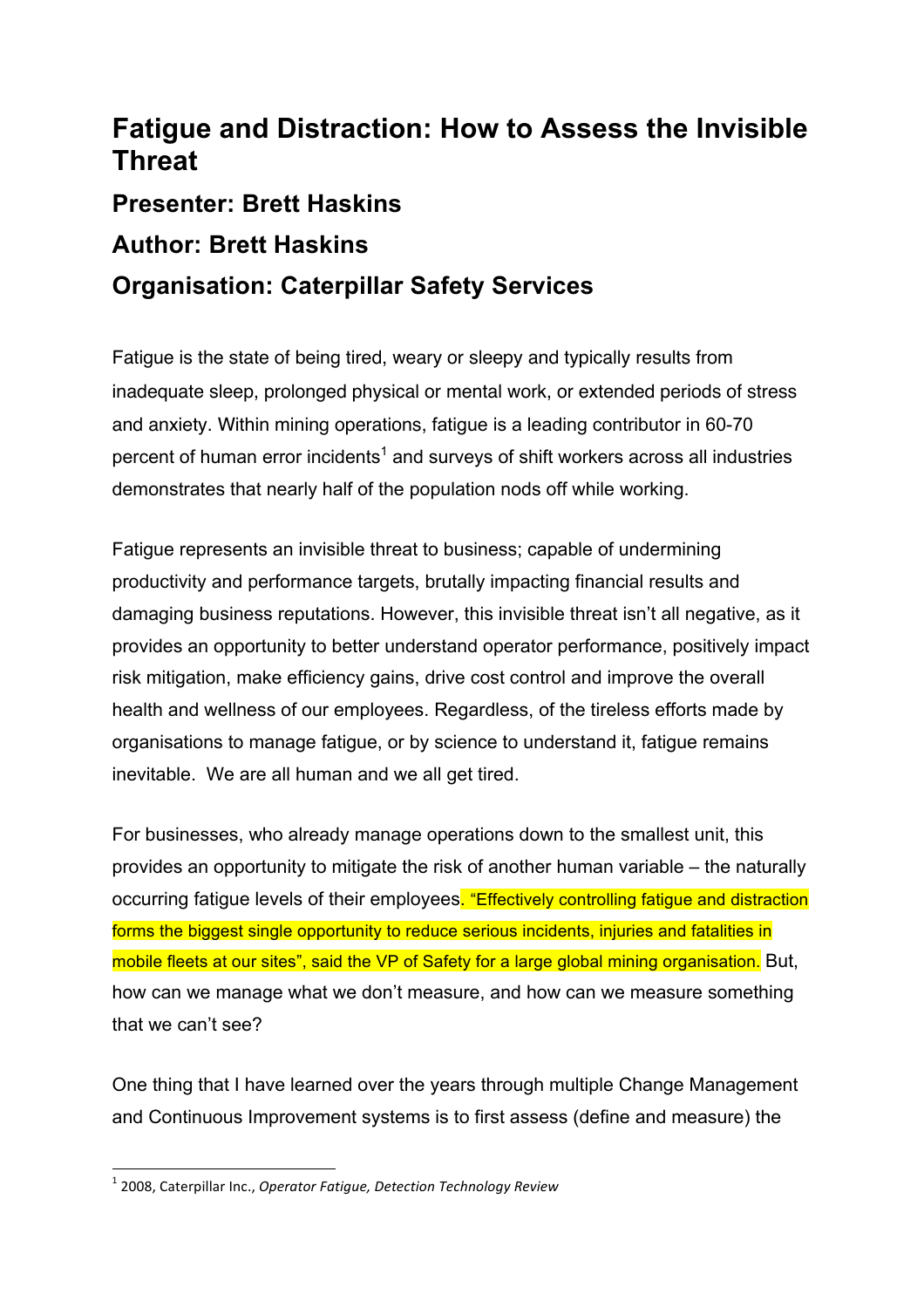current state of any operation, before developing an improvement plan that helps reach the desired state.

For Caterpillar Inc., the ability to accurately assess fatigue represented a clear opportunity; build a technology-enabled solution that would equip any organisation with the vision, visibility and insight to quantify their issues regarding operator performance. Using their own Six Sigma practices, Caterpillar Inc. built a comprehensive safety product suite that includes a Fatigue & Distraction Risk Assessment - a holistic employee fatigue and distraction measurement tool that provides real-time visibility to an ongoing risk.

Over the last decade many technologies have emerged in the fatigue space ranging from in-cab camera systems and devices needing to be worn by an operator, to computer software scheduling systems. When used as stand-alone technologies, these tools can provide you with valuable improvement data however, when used together, these technologies can capture the entire picture. During the assessment period it's important to consider the use of a range of technologies in order to clearly define the volume of the problem. For example, an in-cab camera system detecting operator alertness will provide the number of fatigue and distraction events occurring, but it doesn't provide any data on that same operator's sleep quality. Similarly, telematics data provides ample information about how the equipment is operating, but provides very little information about the control module (the operator).

Caterpillar, Inc. has carefully reviewed the various technologies available and has selected what we consider to be the best combination of products to provide a holistic view of operator and fleet performance. The product suite includes:

- Cat Smartband scientifically validated wrist worn technology that captures the quantity and quality of sleep for the wearer, which is then used to calculate an effectiveness score
- Fatigue Avoidance Scheduling Tool (FAST) fatigue modelling software that identifies areas of fatigue risk in schedule and roster design utilising individual and group sleep data to generate minute-by-minute performance predictions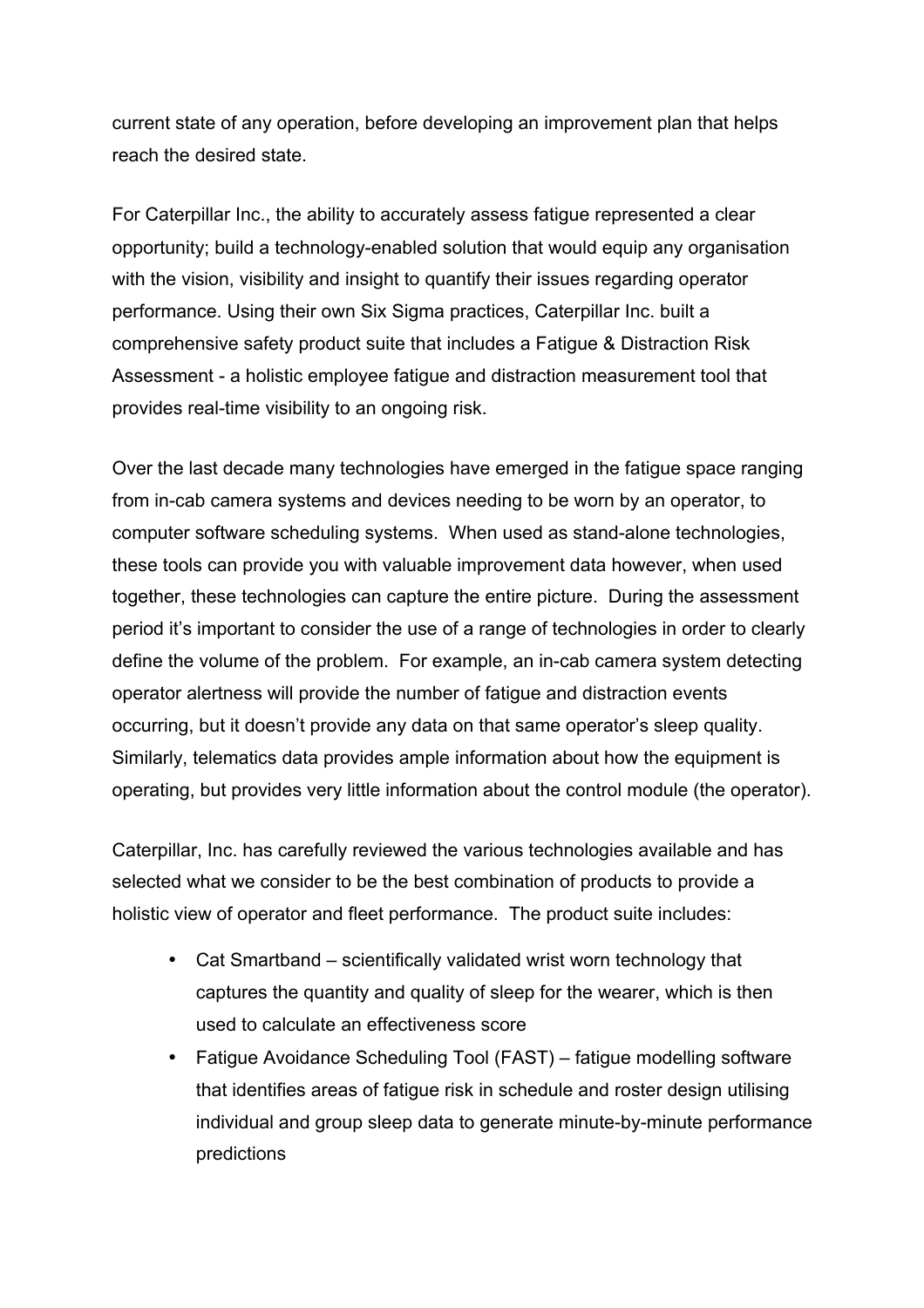- Driver Safety System (DSS) an in-cab camera system that detects fatigue and distraction events
- Equipment Telematics "black box" type technology used to transmit vital equipment and operation data to improve usage and product life

A Fatigue & Distraction Risk Assessment analyses the combined data from each of these technologies to bring visibility to the current state of operations, employee effectiveness and risk.

Through the use of these technologies, a more adequate assessment can be made into the current realities within any operation. I recommend a minimum 25% sample population be selected for a sleep analysis using the Cat Smartband technology. Designed to be worn 24/7 for a period of approximately 4 weeks, the anonymous data provides insight into the current sleeping patterns of your operators. Each participating operator in the study receives a report detailing their personal sleeping habits. Additionally, the organisation utilises the anonymous data in a FAST analysis, which creates predictive 'heat maps' to indicate when fatigue levels will be at their highest during shifts. The FAST tool is also used to simulate alternate shift schedules that identify maximum performance shifts.

Utilising the Cat Smartband, I've conducted two of my own personal sleep assessments over the last 10 weeks. The data generated from the first 4-week analysis caused me to take a harder look into my sleeping habits, diet and exercise schedule. I made some modifications and conducted my second 4-week analysis. The results of the latter analysis showed a measurable improvement in my sleeping habits and fatigue levels. I can attest to my own improved performance, attention span and personal wellbeing.

Fatigue is a naturally occurring human response. Even with the best management systems and control measures in place, it remains inevitable. This is where the Driver Safety System adds significant benefits. A camera based detection system, it analyses eye-lid closure and minuet head movements to determine when an operator is experiencing a fatigue or a distraction event during equipment operation. The Driver Safety System provides real-time intervention for fatigue and distraction